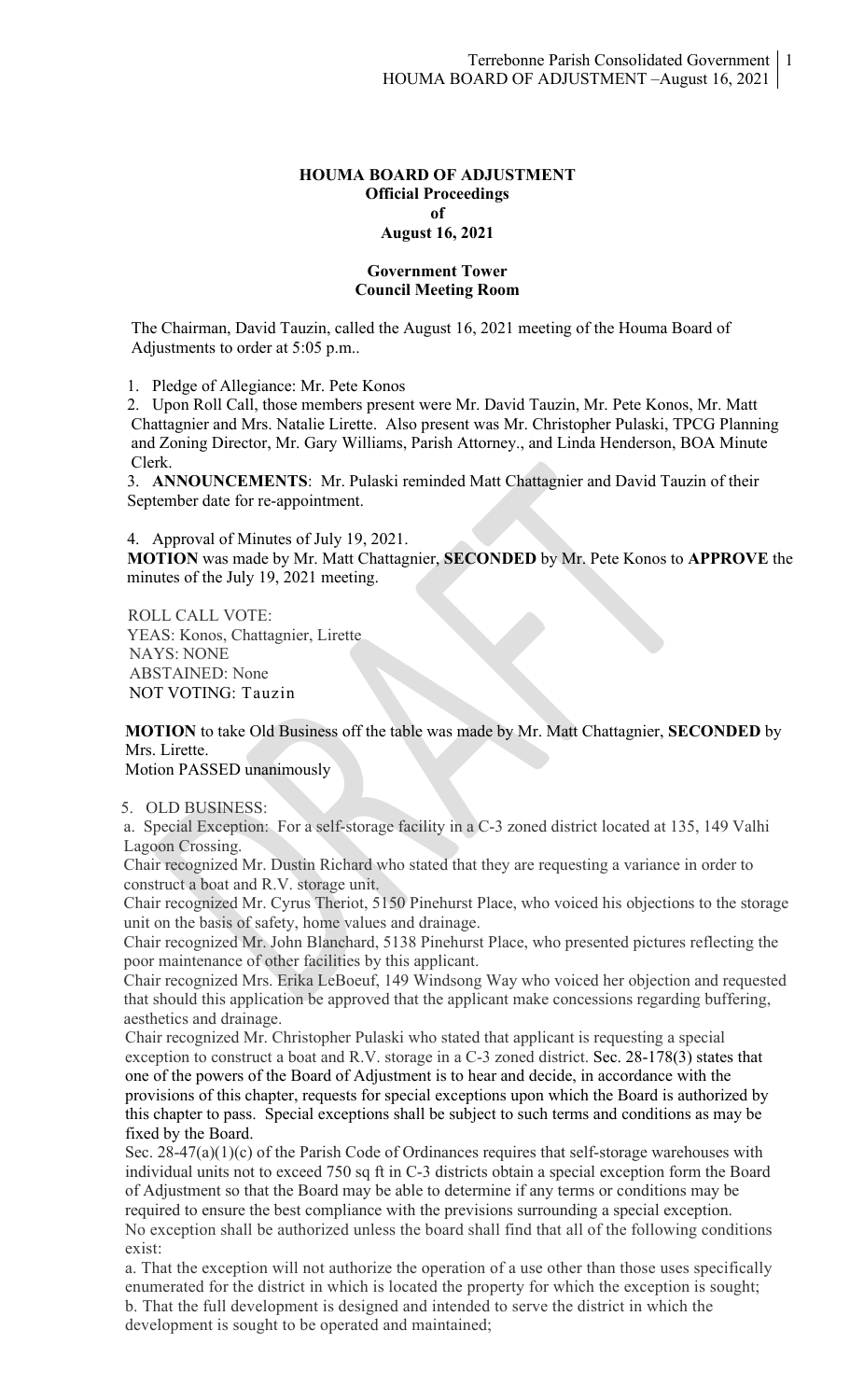c. That the exception is essential to maintain the functional design and architectural integrity of the development;

d. That the exception will not substantially or permanently injure the appropriate use of adjacent conforming property in the same district;

e. That the exception will not alter the essential character of the district in which is located the property for which the exception is sought;

f. That the exception will not weaken the general purposes of this chapter or the regulations herein established for the specific district;

g. That the exception will be in harmony with the spirit and purposes of this chapter;

h. That the exception will not adversely affect the public health, safety or welfare or the master plan.

The applicant is seeking to develop a 44 unit self-storage facility. The applicant currently owns and operates other similar facilities in the area. In Jan 2008, a similar request was made and to alleviate concerns of adjacent residential property owners, the applicant agreed to landscape the facility in an effort to improve the view from the street and the surrounding properties.

A site visit was performed and all property owners adjacent to and within a 250' radius of the subject property have been notified. Staff received three calls and five emails objecting to this application citing concerns about the safety of children in the park, outsiders coming to the area, the look of the development, and potential impact on property values.

Self-storage facilities are common in C-2 and C-3 zoning as many area residents have boats and RVs and need a place to store them so the proposed use would not alter the essential character of the district which the property is located in which is C-3. The applicant has indicated that while the development will not have a perimeter fence nor controlled access, it will have security cameras around the facility which should also serve as a deterrent to criminal activity. With respect to the look of the development, the applicant has proven themselves to construct and maintain attractive facilities. Given these determinations, the request would seem to meet with all of the above conditions with one caveat which is Condition d (restate). As stated earlier, a similar request on a property in close proximity to residential area such as this one resulted in a condition that the developer install landscaping to help improve the view and look of the development from the street as you enter the subdivision. While there are utility servitudes that must be accounted for, there appears to be sufficient space for a modest landscape buffer along the front of the development. With respect to the park, a buffer is required when a commercial development abuts residential however in this case the park is zoned Open Land (OL). Staff would encourage the applicant to work closely with the Rec District and perhaps a shared effort can be made to plant an evergreen hedge to act as a visual buffer.

Staff recommends **APPROVAL** on the **CONDITION** that the applicant install landscaping along the front of the development in a manner similar to the landscape requirements set forth in Sec. 28- 76 Overlay District of the zoning ordinance.

Chair recognized Councilman Darin Guidry who recommended that the applicant partner with the Recreation District to plant a vegetation buffer.

Chair recognized Mr. Dustin Richard, applicant who stated that he would be willing to plant some vegetation, to use color tones that would be aesthetically pleasing to the neighborhood and place security cameras on the property.

## After a brief discussion, **MOTION** to **APPROVE** with the following **CONDITIONS** was made **by Natalie Lirette, SECONDED by** Matt Chattagnier**:**

1. That the applicant install landscaping along the front of the of the development in a manner similar to the landscape requirements set forth in Sec. 28-76 Overlay District of the zoning ordinance.

2. The applicant uses colors reflective of the tones and colors in the surrounding residential area on the self-storage structure.

3. The applicant installs a landscape hedge along the rear property line of the lot at 149 Valhi Lagoon Crossing and if the applicant chooses not to put it on his property, that he be allowed to install it on the adjacent Rec District park property predicated on the applicant obtaining approval from the Rec District to install the landscape hedge and that either he or the Rec District agrees to maintain it.

ROLL CALL VOTE:  **YEAS: Konos, Chattagnier, Lirette NAYS: NONE ABSTAINED: None** NOT VOTING: Tauzin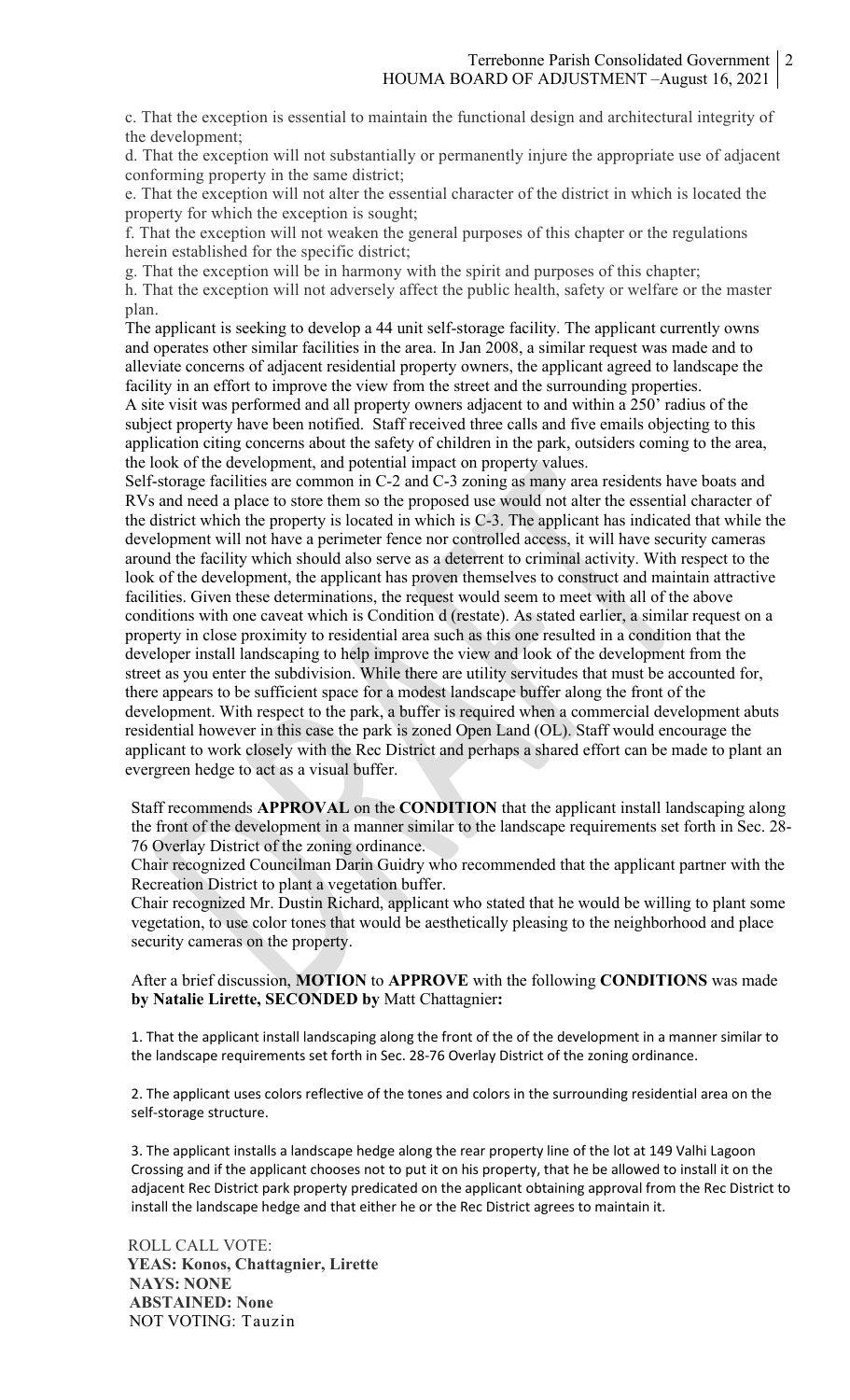6. New Business:

a. Structure Variance: Front setback variance from the required 21'-9" to 1'-11" for placement of a pylon sign in the Major Corridor Overlay District.

Chair recognized Mr. Peter Vicari, M&P Holdings, LLC, who stated that they are requesting a variance to place a pylon sign in front of their new business on MLK Blvd. Chair declared opening of Public Hearing.

There being no one to speak on this matter, a **MOTION** to **CLOSE** Public hearing was made by Matt Chattagnier, **SECONDED** by Pete Konos. **MOTION PASSED** unanimously.

Chair recognized Mr. Christopher Pulaski who stated that the applicant is requesting a front setback variance from the required 21'-9" to 1'-11" for placement of pylon sign in the Major Corridor Overlay District.

Sec.  $28-79(c)(6)(g)(2)$  states that detached signs shall be set back from all adjacent public street rights of way at a distance at least equal to the height of the sign. Applicant was informed of the requirement during the sign building permit process. The additional façade signs meet with Overlay District requirements as does the size and height of the proposed pylon sign. In order to provide safer access management, the developer has placed the proposed new driveway as far away from the existing Holiday Inn driveway, and the configuration and location have been approved by DOTD. The parking lot configuration and the multitude of utility servitudes in the area severely limit the potential locations for any detached sign. Similar variances such as height or size have been granted in recent years by this Board so the request would not seem to weaken the general purpose of the ordinance.

A site visit was performed and all property owners adjacent to and within a 250' radius of the subject property have been notified. Staff received one call requesting explanation, with no objection.

Staff recommends **APPROVAL** of the request.

**MOTION** to **APPROVE** was made by Matt Chataginer, **SECONDED** by Pete Konos.

ROLL CALL VOTE:  **YEAS: Konos, Chattagnier, Lirette NAYS: NONE ABSTAINED: None** NOT VOTING: Tauzin

b. Structure Vaiance: Side yard setback variance from required 5' to 1' for open carport addition in an R-1 zoned district.

Chair recognized Mr. Jason Dunn, 606 Harding Drive, who stated that he recently purchased this home and he needs more area for parking he and his wife's vehicles.

Chair declared opening of Public Hearing.

There being no one to speak, **MOTION** to close public hearing was made by Mr. Matt Chatagnier **SECONDED** by Natalie Lirette. **MOTION PASSED** unanimously.

Chair recognized Mr. Christopher Pulaski who stated The applicant is requesting a side yard setback variance from required 5' to 1' for construction of an open carport addition in an R-1 zoned district.

Applicant recently purchased this home to have more room for his four children (another on the way). The development pre-dates zoning and the lot size only allows for one vehicle. He needs more room for placement of his wife's passenger van so that she doesn't have to park it in the street and hinder the safety of passengers traveling on Highland Drive. The addition includes an open carport as well as an awning on the side of the house equipped with a gutter system to direct water away from the adjacent property and direct it towards the street. The applicant has applied for a permit (#2021-92915) which does describe the inclusion of the gutter system. Many homes in the area have similar additions, so the request will not alter the essential character of the district in which it is located.

A site visit was performed and all property owners adjacent to and within a 250' radius of the subject property have been notified. Staff received one call in support of the request and several for more information.

Staff recommends **APPROVAL** of the request on the **CONDITION** that the applicant install the gutter system as specified in the building permit application.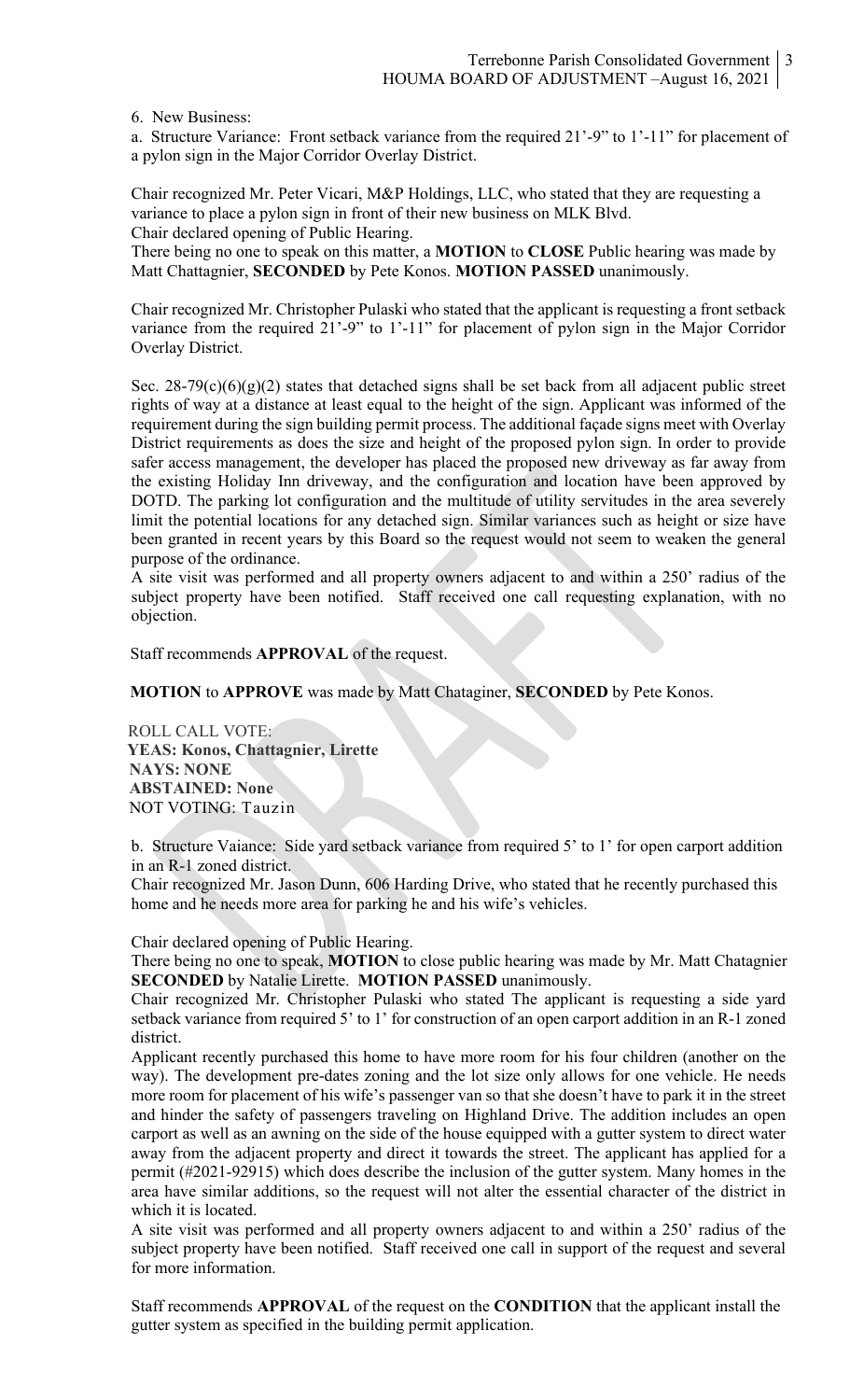## **MOTION** to **APPROVE with CONDITION that the applicant install the gutter system as specified in the building permit application,** was made by Matt Chatagnier, **SECONDED** by Natalie Lirette.

 ROLL CALL VOTE:  **YEAS: Konos, Chattagnier, Lirette NAYS: NONE ABSTAINED: None** NOT VOTING: Tauzin

 c. Special Exception: for placement of a mobile home in an R-2 zoned district. Chair recognized Dorothy Lyons, daughter of the applicant, who stated that they are requesting approval of placement of a mobile home on their property at 110 Banks Avenue. Chair opened the floor for Public Hearing.

 There being no one to speak on this matter a **MOTION** to C**LOSE** Public Hearing was made by Matt Chatagnier **SECONDED** by Pete Konos.

Chair recognized Mr. Chris Pulaski who stated that the applicant is requesting a Special Exception to allow for placement of a mobile home in an R-2 zoned district. In an attempt to help a family with housing needs, applicants allowed the family to place a mobile home on their vacant property. Staff informed the applicant of the need for a mobile home permit; however, the property was zoned R-1 which prohibits mobile homes. Working with the Councilman and the Zoning and Land Use Commission, Staff had first sought to rezone many of the lots in the Mechanicville Subdivision since there seemed to be a desire and need amongst many of the property owners to allow for mobile homes which is a popular form of affordable housing. After a considerable amount of time and several public meetings, it was determined to continue with rezoning on an individual lot basis and in July 2021 the property was rezoned R-2. The lot size and the placement of the mobile home would meet setback requirements as identified in the site plan submitted under permit # 2021-92824. Staff feels that the exception will not alter the essential character of the district in which it is located since there are numerous mobile homes in the area. Nor would the exception substantially or permanently injure the appropriate use of adjacent conforming property in the same district in which it is located since there are numerous mobile homes in the area. Nor would the exception substantially or permanently injure the appropriate use of adjacent conforming property in the same district and would not adversely affect the public health, safety, or welfare of the district. A site visit was performed and all property owners adjacent to and within a 250' radius of the subject property have been notified. Staff received no calls regarding the request. Staff recommends APPROVAL of the request.

 ROLL CALL VOTE:  **YEAS: Konos, Chattagnier, Lirette NAYS: NONE ABSTAINED: None** NOT VOTING: Tauzin

**MOTION** to **APPROVE was made by Matt Chatagnier, SECONDED by Natalie Lirette.**

CALL VOTE: YEAS: Konos, Chattagnier, Lirette NAYS: ABSTAINED: None NOT VOTING: Tauzin

7. Next meeting date: Tuesday, September 20,2021 at the Government Tower, second floor Council Meeting Room.

8. BOA Member comments: NONE

9. Public Comments: NONE

10. Executive Session: A **MOTION** was made by Natalie Lirette, **SECONDED** by Matt Chatagnier to **CONVENE TO EXECUTIVE SESSION**.

**MOTION** to approve to enter into negotiations to settle the TPCG and Terrebonne Parish Board of Adjustment/Cellco Lawsuit was made by Natalie Lirette**, SECONDED** by Matt Chatagnier.